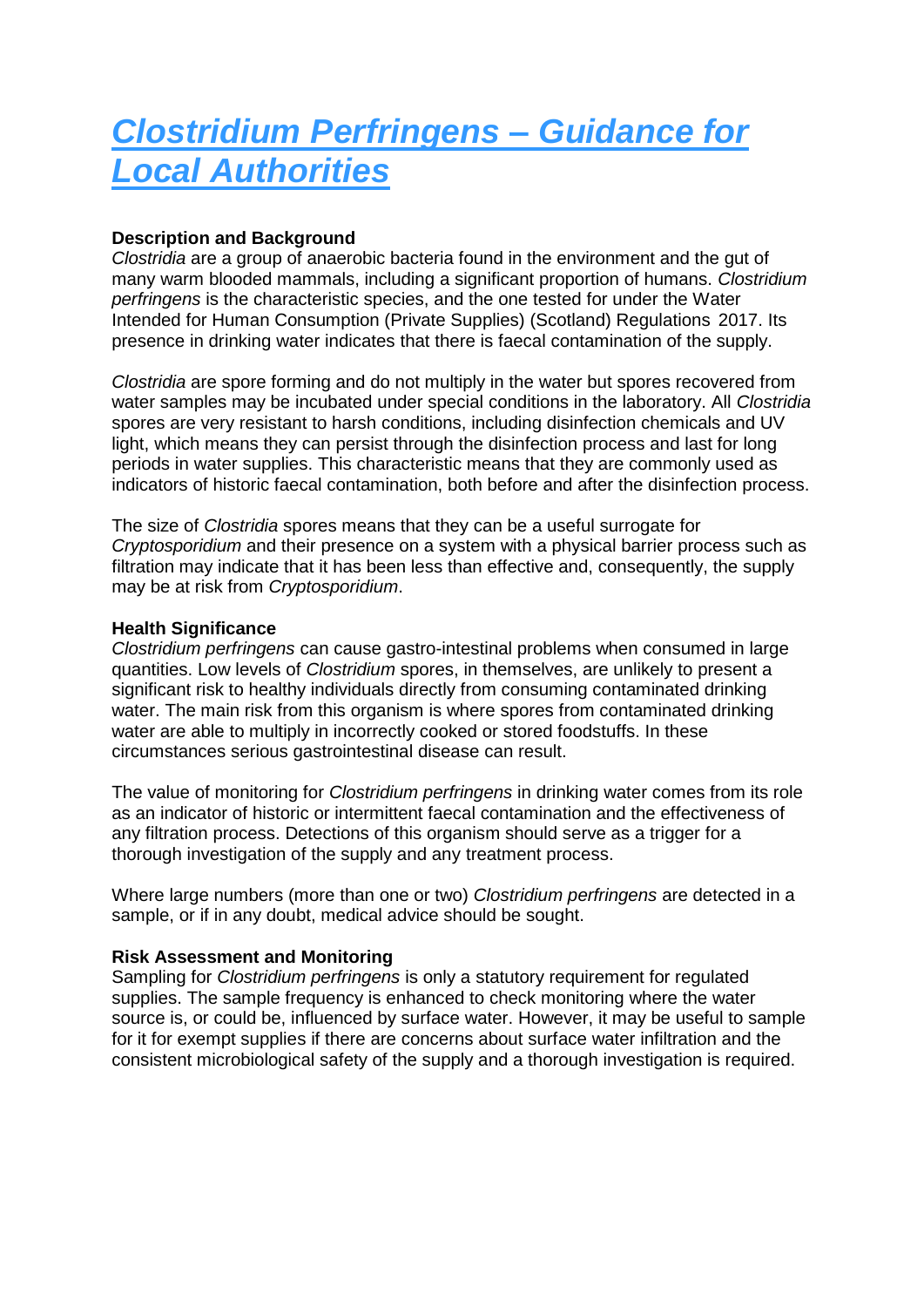## **What if it fails?**

Failures for *Clostridium perfringens* should trigger an investigation of the supply and any treatment. As any disinfection process is unlikely to be effective against this organism, its presence on its own (i.e. without coliforms or *E.coli* )should not be taken to indicate that disinfection has been compromised.

It should be remembered that where *Clostridium perfringens* is detected, there is also the potential for *Cryptosporidium* to be present, with potentially more serious implications for health.

## **Check the following:**

- Potential contamination of the source, or infiltration of dirty water or sewage into raw water pipework;
- The effectiveness of any filtration or barrier process such as a membrane if *Clostridium* is being detected, the process may be compromised; even if it is currently operational, is this consistent and could it have been compromised in the past?
- Is there any potential for contamination of the supply post-treatment, for example via ingress into pipework or tanks?

## **Options for resolving at source**

Usual options for minimising the microbiological loading at source, for example by preventing animal access to the source.

## **Treatment**

If there is no filtration / barrier process, the repeated detection of *Clostridium* in a supply could indicate a significant (and unmonitored) risk from *Cryptosporidium* . In order to fully protect the health of those consuming the supply, a filtration system capable of removing particles down to a size of less than 1µm (and, ideally, 0.5µm ) should be installed. Such a barrier treatment process is also the only means of ensuring *Clostridium* spores are removed from the supply and that samples taken for this parameter are compliant with the regulations. A correctly installed and maintained UV treatment system offers protection from *Cryptosporidium.* 

It is unlikely that simple sand filtration alone will consistently meet the required standard of filtration. Professional advice should be sought as to the most appropriate sort of filter to use on a specific supply. Options for effective treatment include :

- o Cartridge filters. It will be necessary to install a number of these in series with descending levels of filtration down to less than 1µm. A suitable size for first stage in the filtration process will depend on the quality of the incoming water, but 20µm would be a typical value.
- $\circ$  Membrane treatment. Membranes of ultrafiltration and finer (i.e. UF, NF and RO) should be capable of removing *Clostridium* and *Cryptosporidium* from a supply. These will incur a significant installation and ongoing maintenance cost. Water losses from the reject stream may be an issue where water resources are tight.
- $\circ$  Mechanical filtration. These are filters consisting of fibres or other fixed materials that are automatically and repeatedly cleaned to maintain effectiveness. Various designs are available, with some being more appropriate than others in different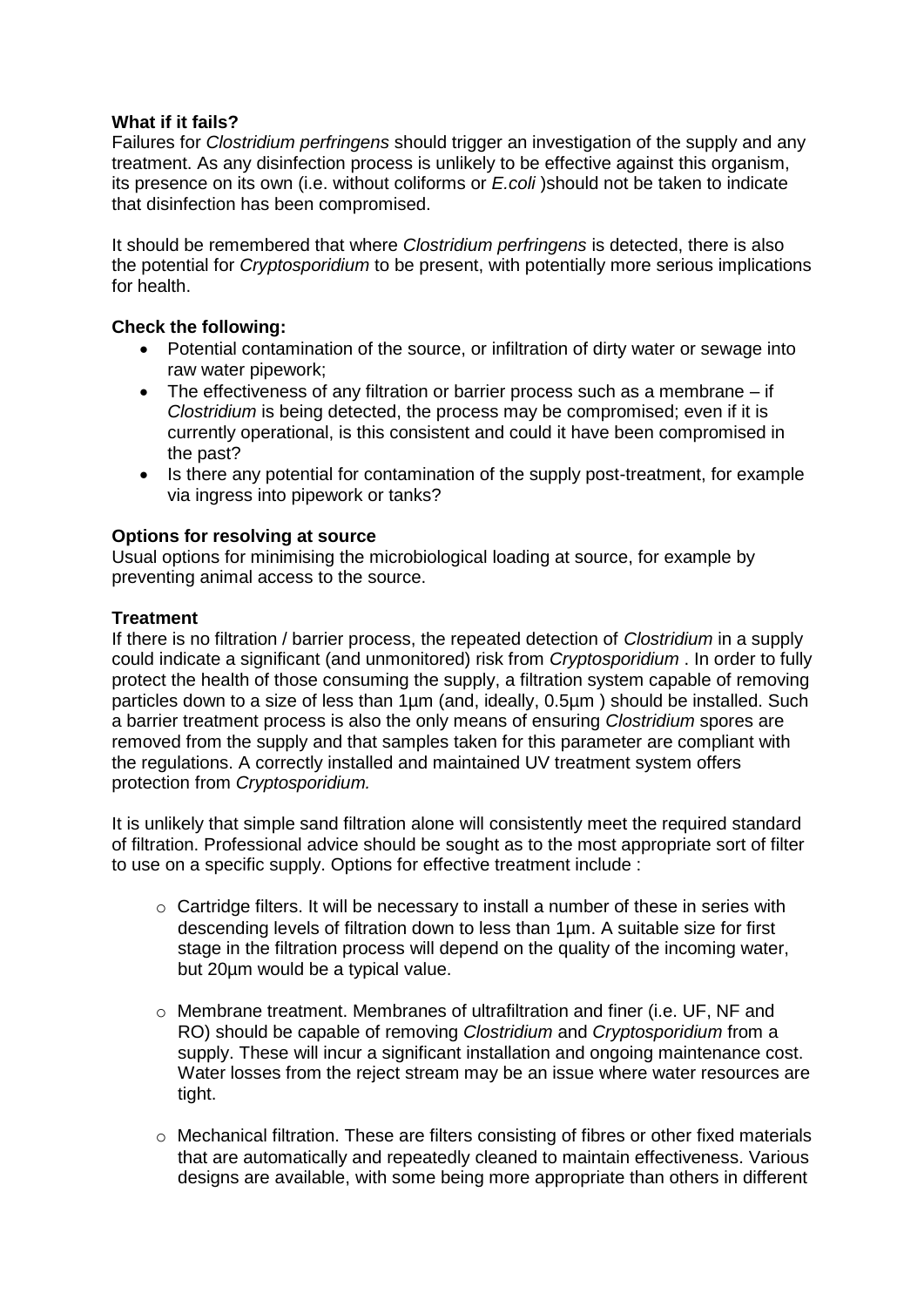situations. Many automatically wash, meaning they can be a good option for larger supplies with a high amount of particulate in the water.

There is evidence that UV treatment may have some efficacy against *Clostridium*  spores, however their high resistance means that the UV fluences required are likely to be far higher than for the other bacterial pathogens. Values of 95 mJ/cm<sup>2</sup> have been quoted in order to achieve 2 log removal (i.e. a 99% reduction), against UV fluences of 9 mJ/cm2 for *E.coli* <sup>1</sup> . Consequently, UV should only be considered for treatment of *Clostridium* with extreme caution, and expert advice should be sought to ensure any units are correctly sized and operated.

<sup>1</sup> *Smeets , Rietveld, Hijnen , Medema, and Stenström* 2006 Microrisk: Efficacy of Water Treatment Processes, European Union

#### **Information for Owners and Users**

FAQ sheet provided below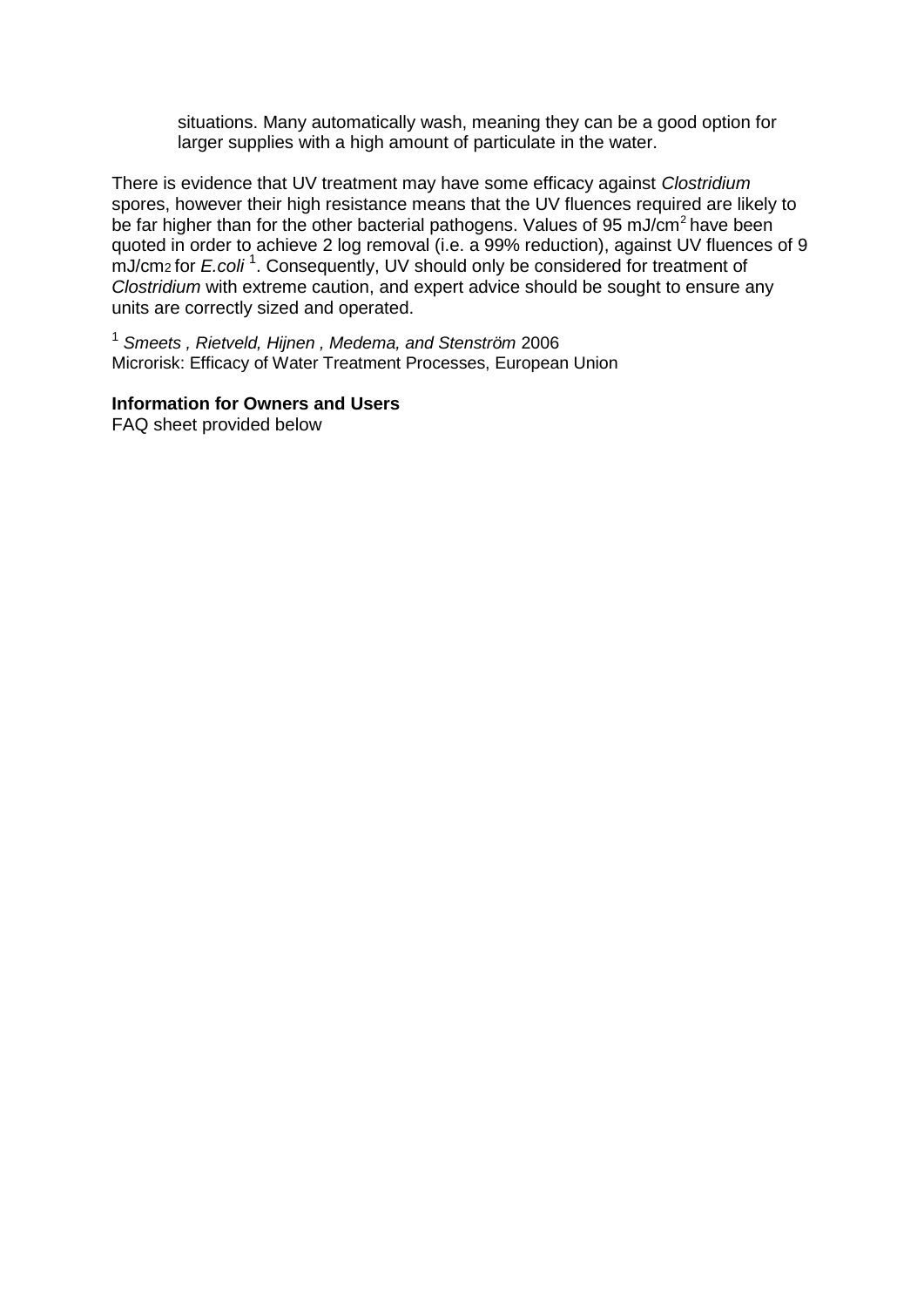## *Clostridium Perfringens – What You Need to Know – FAQ*



 *CDC / Don Stalons*

#### **My water supply has failed for** *Clostridium perfringens* **– what does that mean?**

*Clostridia* are a group of bacteria that are very long lasting and resistant to harsh conditions, including the methods often used to disinfect water. When they are found in water samples it can be a sign that, although any disinfection process may be working effectively, the supply may have been contaminated in the past. It may also mean that any filtration process is not working effectively and the supply may be at risk from the organism known as *Cryptosporidium,* which can cause illness.

#### **Can Clostridium perfringens make my family and me ill?**

It's unlikely to cause illness if everyone is in good health and the bacteria are only present in small quantities in drinking water, but it does pose a significant health risk to those with impaired immune systems or if contaminated water is used to prepare food. These bacteria shouldn't be present in drinking water and an appropriate, effectively maintained treatment process should remove them.

### **I have a "regulated" supply that is failing for** *Clostridium perfringens***. The council have told me they are considering serving an enforcement notice on me. What do I need to do?**

Firstly examine your water supply system to understand whether it is possible to improve the protection at the source, for example from grazing animals, or whether there could be any locations where contamination can enter the water on its way to the point at which the water is consumed. Producing a Water Safety Plan or management plan for the supply may help you to do this. Flushing the system through may also prove helpful in case the contamination is historic. If you decide that treatment is necessary, you should take professional advice on installing a filtration system capable of removing particles down to 0.5 micrometre in size.

#### **Can't I just add extra chlorine into the supply to make it pass?**

Unfortunately *Clostridium* is resistant to chlorine and this will have little or no effect. Protection of the supply and adequate filtration are necessary.